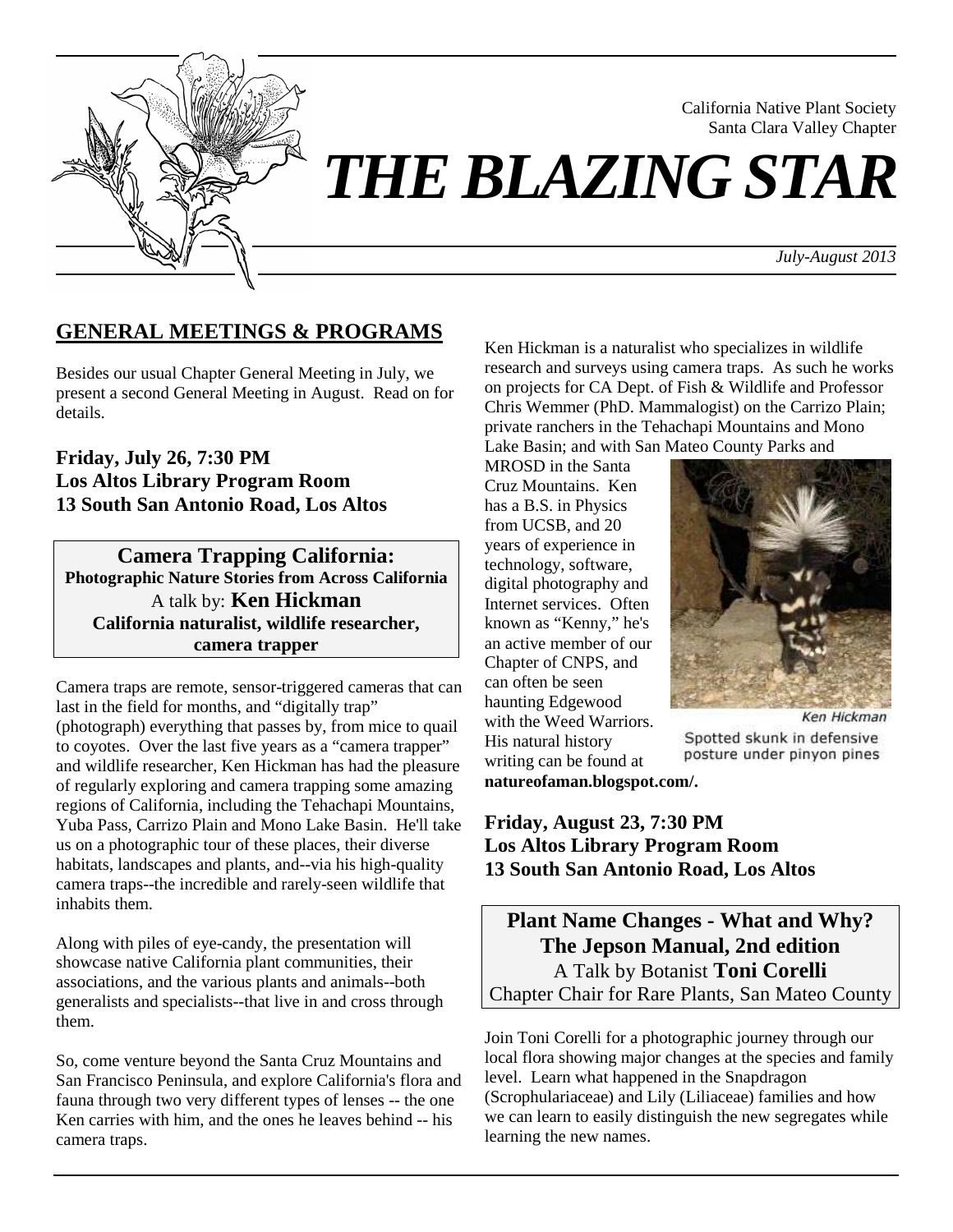Lumping and splitting: there is a lot of both, but why? Some of the changes return to older names, some are rearranged taxa within a familiar genus or species, and others are entirely new.

For example, based on molecular analysis the trefoils and lotuses are are not as closely related as previously thought, so they are now split into *Lotus*, *Acmispon* and *Hosackia*. Old World (European), non-native species in our area retain the name *Lotus*, e.g. lotus. At the same time, *Acmispon* (meaning hooked-tip) and *Hosackia* (named for David Hosack, a physician in New York) are genus names resurrected from previous use in the 1800's.

Most changes are based on molecular analysis of the DNA. Long-held beliefs about relatedness based on morphological similarities of one species to another are thrown out because the molecular analysis of DNA is shown to be very different, and not as closely related as previously thought. However we still use morphological characteristics in dichotomous keys to distinguish differences between families and species:



Leaflets 3–9, lower 2 stipules, upper 3 separate leaflets bird's-foot trefoil (*Lotus corniculatus*)

Leaflets, usually 5 odd-pinnate, main axis ending as a leaflet - Chile trefoil (*Acmispon wrangelianus*)

Leaflets > 5 lower opposite and one leaflet at the end harlequin lotus (*Hosackia gracilis*)

**Directions: From Foothill Expy**., travel ½ mile on San Antonio Rd. towards the Bay, cross Hillview and turn right into the driveway; the library is on the left. **From El Camino Real**, travel towards the hills on San Antonio Rd., cross Edith and turn left into the unmarked driveway just before Hillview. The sign on San Antonio Rd. reads "Civic Center, Library and History Museum." Enter through the lobby of the main entrance.

CNPS general meetings are free and open to the public. For more information, contact Stephen Rosenthal at sailinsteve@sbcglobal.net or the Chapter phone (650) 260- 3450.

# **CHAPTER ACTIVITIES**

## **Thank You to Spring Event Volunteers**

Our spring events are now in the past, and we all are looking forward to a chance to rest and catch up. But we wanted to take a minute to thank all of you who volunteered this year to help the Chapter with our Wildflower Show, Plant Sale, Going Native Garden Tour, outreach events, nursery work, weeding and restoration activities, rare plant surveys, Earth Day events, and field trips.

We are an all-volunteer chapter, and it takes everyone pitching in help promote, protect, propagate, and appreciate native plants and habitats. We couldn't do it without you, and we don't always have time to say it, but, THANK YOU SO MUCH! Your efforts are very much appreciated, and we hope to see you again soon!

# **Native Plant Nursery at Hidden Villa**

Come help propagate plants for our **Fall Native Plant Sale on October 19** by volunteering at one of our nursery work sessions. They take place every **Wednesday and Thursday,** from **10am to 1pm.** Bring garden gloves, sunhat, clippers, and liquids and your lunch if you like. Other tools will be provided at the nursery and we have a work table in the shade. Knowledge of plants is not necessary; your willingness to help is all that's required.

For more information, contact Melanie Cross at melanie@pcross.com or (650) 947-1325; or Ray Deutsch at (650) 365-6136 or ray.deutsch@yahoo.ca.

**Directions**: Hidden Villa is located on Moody Road west of Foothill College. From Hwy. 280 in Los Altos Hills, take the Moody Rd. exit and head west. Two miles west of Foothill College, look for the Hidden Villa sign and driveway on the left. Proceed over the bridge, and park in the visitor center (Dana Center) parking lot to your right. The Nursery is at the greenhouse just beyond the visitor center.

## **Gardening with Natives**

Gardening with Natives (GWN), a special interest group within the Chapter, includes a mix of landscape architects,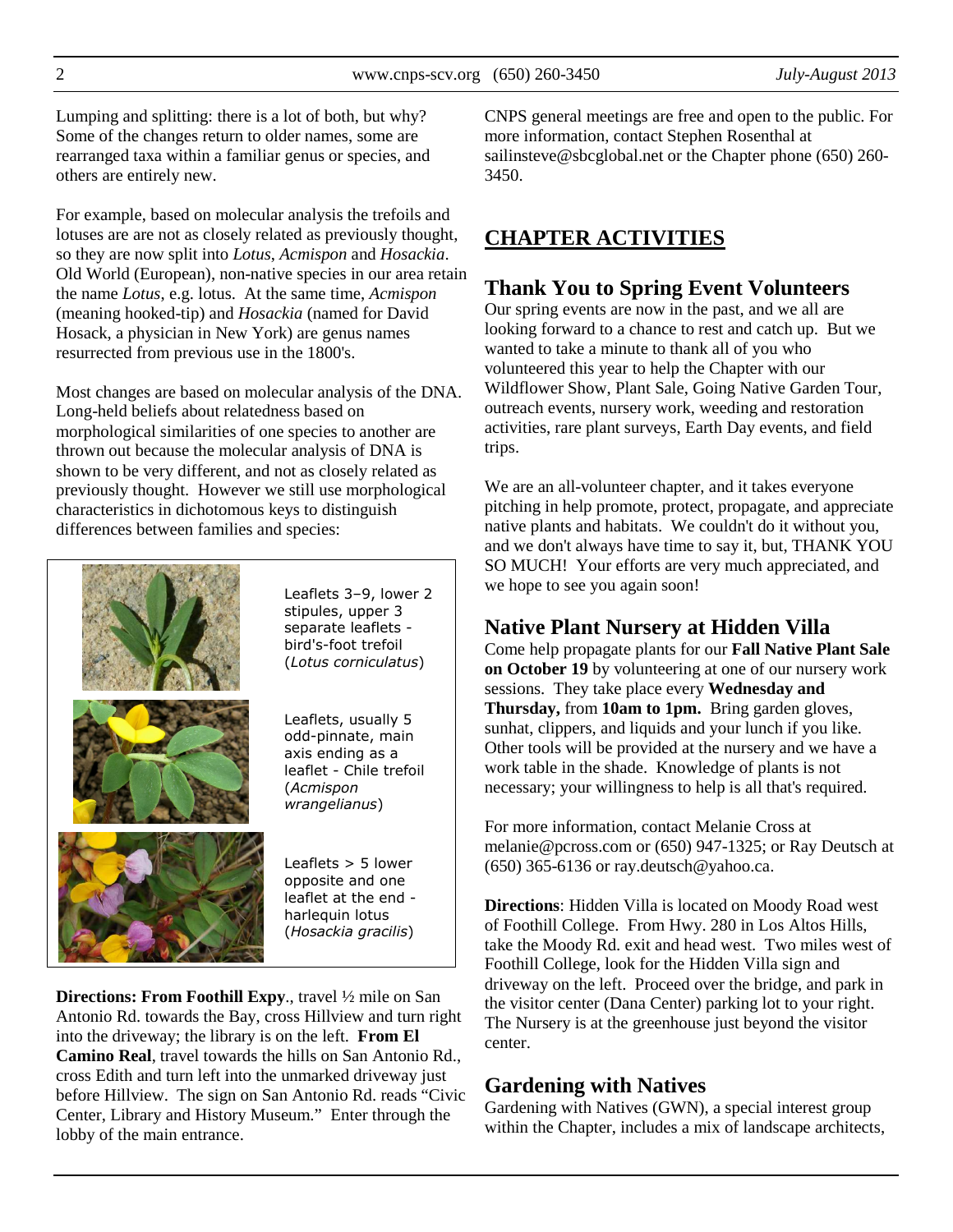designers, seasoned native plant gardeners and beginners. It offers many talks throughout the year which are free and open to all.

This year's theme is *Native Plant Vignettes*, where monthly presenters share tips on designing discrete areas of your garden, such as parking strips or meadows. **Seven talks are scheduled during July and August.** For more information, visit **www.GardeningWithNatives.com**.

These programs are made possible by volunteers, who help with program logistics, and by co-sponsoring libraries. If you would like to help organize similar programming at a library near you, contact arvind.kumar@cnps.org.

#### **Native Meadows: Planting and Maintaining, a talk by Alex Von Feldt**

#### **Thu. July 11, 7:00-8:30 PM, Cupertino Community Hall 10350 Torre Avenue, Cupertino (408) 446-1677**

Want to conserve water and convert your lawn into a more sustainable native meadow? Do you want to create a garden that frees you from weekly maintenance? Come to this presentation to see examples of meadows that have replaced traditional lawns and discuss what plant combinations work best for different situations.

**Alex Von Feldt** is the Stewardship Program Director at Acterra. She is a resident of Portola Valley where she has served on conservation committees and planning commissions. She has been an avid native gardener for six years and her garden has been featured on the Going Native Garden Tour.

#### **Maintaining Your Native Plant Garden, a talk by Dee Wong**

#### **Wed. July 17, 6:30-8:00 PM, Willow Glen Library 1157 Minnesota Avenue, San Jose (408) 808-3045**

Come learn the secrets of how to groom, prune, and rejuvenate some of the trickiest California native plants, such as manzanita and redbud. Lecturer Dee Wong will draw from her field experience and the must-have manual, *The Care & Maintenance of Southern California Native Plant Gardens* by Bart O'Brien, Betsey Landis, and Ellen Mackey, in order to show you how she guides her team of gardeners and cares for and maintains beautiful native plant gardens.

**Dee Wong** graduated from Foothill College with an A.S. degree in Environmental Horticulture and has a passionate interest in using sustainable landscape management practices and California native plants. Dee manages the maintenance division at The Village Gardener and is also an avid wild plant and flower photographer, hiking all over the Bay Area and learning from Mother Nature's classroom.

#### **Easy-to-Grow Natives for California Gardens a talk by Radhika Thekkath**

#### **Wed. July 31, 7:00-8:30 PM, Redwood City Library 1044 Middlefield Road, Redwood City (650) 780-7018**

Are you new to native plant gardening? Do you want to include native plants in the garden, but don't know where to start? Come to this talk and learn about easy-to-grow native plants (trees, shrubs, perennials, and annuals) for the home garden that are low water and low maintenance.

**Radhika Thekkath** has been a passionate gardener since childhood and is a native plant designer and a strong advocate for using native plants in the home garden. She is our Chapter's Recording Secretary and on the steering committee for Gardening with Natives.

#### **Native Plants for Year-Round Color, a talk by Sherri Osaka**

#### **Thu. August 1, 6:00-8:30 PM, SJPL Educational Park 1772 Educational Park Drive, San Jose (408) 808-3073**

Learn how to select and group plants with varying bloom times so your garden is never without color. You'll enjoy it and so will the bees, butterflies, and hummingbirds! See how to choose different plant forms and include beautiful bark, berry, and seed producing species for maximum interest all year long.

**Sherri Osaka** is a licensed Landscape Architect and Bay-Friendly Qualified Designer. She started her company Sustainable Landscape Design in 1997. Since then she has been lecturing and implementing ecological landscaping techniques, including drought-tolerant native plants, graywater and rainwater irrigation systems, pervious paving, and reusable materials.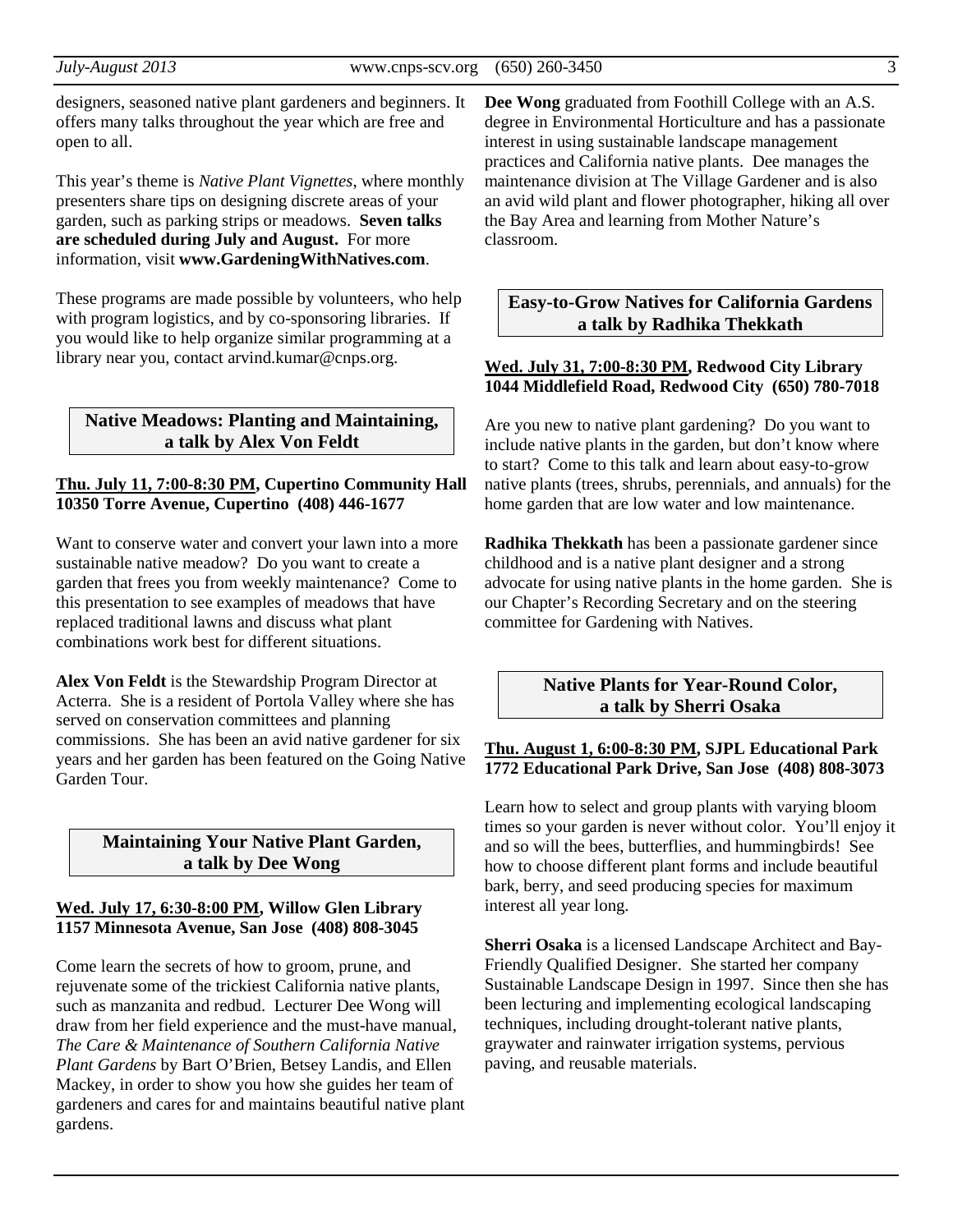### **Native Hedgerows for Wildlife, a talk by Pete Veilleux**

#### **Mon. August 5, 7:00-8:30 PM, SCCL Milpitas Library 160 N Main Street, Milpitas, (408) 262-1171 x3616**

Hedgerow: "A row of bushes, shrubs, or trees forming a hedge." You often want hedges to create a sense of privacy in your garden. But instead of a solid green wall with one type of plant, you can mix native species, creating flowers, berries, and interest for you and habitat for your fellow creatures. Find out which type of native plants work best for hedgerows.

Pete Veilleux is a master designer, nurseryman and photographer. Pete builds gardens using native plants for long-lasting, self-sustaining landscapes which help people get the maximum use and pleasure from their patch of earth. He is the owner and propagator of East Bay Wilds Native Plant Nursery in Oakland.

#### **Native Plants for the Habitat Gardener, a talk by James Howard**

#### **Wednesday, August 14, 7:00 PM, Redwood City Library, Main Branch 1044 Middlefield Road, Redwood City (650) 780-7018**

Convert your yard into a beautiful native wildlife habitat and watch how quickly the creatures make it their favorite spot! It's easy and inexpensive to create food, water, and shelter for native insects and birds. This presentation shows great photos of a local backyard restoration project, and shares some important lessons for the beginning habitat gardener.

Jim Howard is the District Conservationist for the USDA Natural Resources Conservation Service in San Mateo County. He has degrees in Environmental Management and Forest Management.

#### **Easy to Grow Native Plants, a talk by Patricia Evans**

#### **Tue. Aug 20, 6:30-8:00 PM, SJPL Calabazas Branch 1230 S. Blaney Ave., San José**

Are you new to native plant gardening? Do you want to include these plants in the garden, but don't know where to

start? Come to this talk and learn about easy-to-grow native plants (trees, shrubs, perennials, and annuals) for the home garden that are low water and low maintenance.

**Patricia Evans**, owner of Natural Landscape Designs, is a graduate of the Foothill College Ornamental Horticulture program. Previously, she served on the boards of directors of Gamble Garden in Palo Alto and the Association of Professional Landscape Designers. She has also taught "Garden Design for Homeowners" in the Palo Alto Adult Education program. She specializes in native plants and sustainable landscapes.

# **Keying with Natives**

Join us as we learn and practice methods of identifying the native plants of our region (aka keying). From beginners to more advanced, there are challenges for all. Bring in plant samples if you have some or just come and work with the materials provided. We discuss the various plant books and practice keying with them. Microscopes are also available.

The next meeting dates are **Fridays**, **August 2 and 30, from 6:30pm - 8:30pm**. We meet at the Peninsula Conservation Center (PCC), 3921 E. Bayshore Road in Palo Alto. For more information, please contact Dave "Tex" Houston at 350co2now@gmail.com or (650) 303- 2777; or Sally Casey at (408) 377-0989.

**Directions to PCC:** From Hwy. 101 take the San Antonio Rd. exit and head north. Take your next left onto East Bayshore, which will curve left then right. Take your next right onto Corporation Way. Your next left is the entrance to the PCC parking lot. The meeting rooms are on the first floor.

# **Conservation Committee: LIVeCoRPs**

In the May-June issue of this newsletter we asked members to ask their legislators to not weaken CEQA, the California Environmental Quality Act. You responded, and the bill that would have gutted CEQA (SB 787) did not make it out of the Senate.

Eleven bills affecting CEQA are still alive, most of which are reasonably good bills. Two good bills that did not make it (AB 953 and SB 617) would have overturned the judicial ruling in the case of the Ballona Wetlands. That ruling said the CEQA did not require projects to consider natural site hazards such as floodplains, faults, etc. The state chamber of commerce and the building industry association lobbied heavily against the bills that would overturn this ruling. A lot more lobbying by environmental organizations will be necessary if this ruling is to be reversed.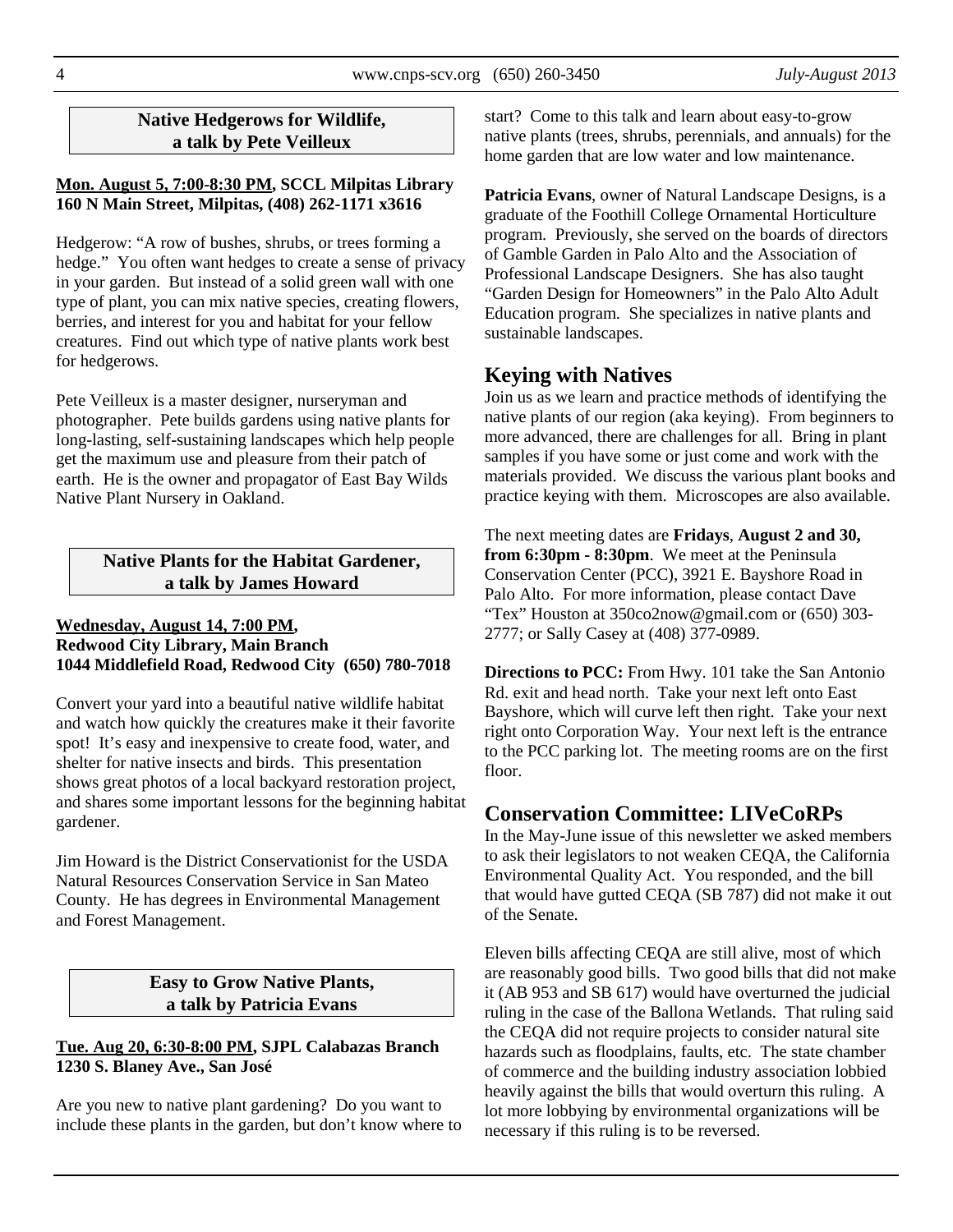The good news is that the CEQA Works coalition now has 182 members, including CNPS. This makes it the largest such environmental lobby group ever.

Please come to our upcoming LIVeCoRPs (Conservation Committee) meetings. We meet on the third Tuesday of the month, 7pm at the Peninsula Conservation Center in Palo Alto (PCC). Our next meetings will be **July 16 and August 20**. For questions, comments or concerns, please contact LIVeCoRPs Chair Linda Ruthruff at ldrruff@hotmail.com. For **directions** to the PCC, please see the Keying with Natives article above.

## **BOOK NEWS**

### **Flora and Published Checklists**

*By Andy Butcher, Chapter Books Chair* 

Did you ever plan a field trip to a local park and wonder what plants it contained? Have you planned to study a particular genus of plants and wonder where you could find that plant in the field? Did you ever get tired of lugging your Jepson Manual and wonder if there was some lighter book that covered plants specific to the area you were visiting?

You may find the following books to be helpful. A "flora" covers plants in a particular area. A "checklist" is a list of plants for a particular area.

| Author         | Title                          | <b>Year First</b> |
|----------------|--------------------------------|-------------------|
|                |                                | Pub., notes       |
| Toni Corelli   | The Rare and                   | 1995              |
| and Zoë        | <b>Endangered Plants of</b>    | Photographs       |
| Chandik        | San Mateo and Santa            | and               |
|                | Clara County                   | illustrations     |
| Toni Corelli   | Montara Mountain A             | 1996              |
|                | <b>Checklist of Plants</b>     |                   |
| Best, Howell,  | A Flora of Sonoma              | 1996              |
| Knight, Wells  | County                         | Families          |
| Toni Corelli   | Woody Plants of                | 2000              |
|                | Edgewood Natural               | Drawings by       |
|                | Preserve                       | <b>Judy Mason</b> |
| Linda          | Plant Families of the          | 2003              |
| Beidleman and  | San Francisco Bay              | Keys and          |
| Eugene Kozloff | Region                         | photographs       |
| Toni Corelli   | <b>Illustrated Field Guide</b> | 2005              |
|                | to the Woody Plants of         | Keys,             |
|                | the Santa Cruz                 | descriptions      |
|                | Mountains                      |                   |
| Randall Morgan | An Annotated Checklist         | 2005              |
| & Santa Cruz   | of Santa Cruz County,          | By family         |
| Flora          | California                     |                   |
| Committee      |                                |                   |

| Howell,         | Marin Flora              | 2007             |
|-----------------|--------------------------|------------------|
| Almeda,         |                          | Communities,     |
| Follette, Best  |                          | Families, Taxa   |
| Toni Corelli    | Plants and Plant         | 2009             |
| and others      | Communities of the San   |                  |
|                 | <b>Mateo Coast</b>       |                  |
| Toni Corelli    | Checklist of the         | 2011             |
|                 | Vascular Plants of San   | By family,       |
|                 | Mateo and Santa Clara    | specific         |
|                 | Counties, California     | locations listed |
| Mary Ann        | Illustrated Field Key of | 1997, 2006       |
| <b>Matthews</b> | <b>Monterey County</b>   | Families.        |
|                 |                          | drawings         |
| Toni Corelli    | Flowering Plants of      | 2nd Ed. 2004     |
|                 | Edgewood Natural         | Keys and         |
|                 | Preserve                 | descriptions by  |
|                 |                          | families         |
| Barbara Ertter  | Annotated Checklist of   | 2nd Ed. 2013     |
| and Lech        | the East Bay Flora       |                  |
| Naumovich       |                          |                  |

Online sources with similar information include:

- Natural Resources Database **www.nrdb.org** searchable database of observations of flora and fauna made at parks and preserves in the greater San Francisco Bay Area.
- CalFlora **calflora.org** search for plant observations by name and other features. Lots of photos.
- Jepson Herbarium eFlora **ucjeps.berkeley.edu/ IJM.html** - on-line version of the Jepson Manual.

You may examine and purchase the listed flora and checklists at our Chapter book table, present at many Chapter events. (We'll carry the Barbara Ertter book soon.)

State CNPS lists floras for sale here: **cnps.org/store.php? crn=64** and CNPS Native Plant publications here: **www.cnps.org/cnps/publications/index.php#cnps\_press**. For more information contact Andy at spermophilus@gmail.com or (408) 203-5828.

## **EDUCATION NEWS**

**2013-2014 Chapter Scholarship Recipients**  *By Nora Monette, Scholarship Chair* 

The Chapter awarded three \$1,500 graduate student research



Lanev Widener Beetle on Tiburon Paintbrush (Castilleja affinis ssp. neglecta) at Ring Mountain May 2013

scholarships and one \$1,000 undergraduate research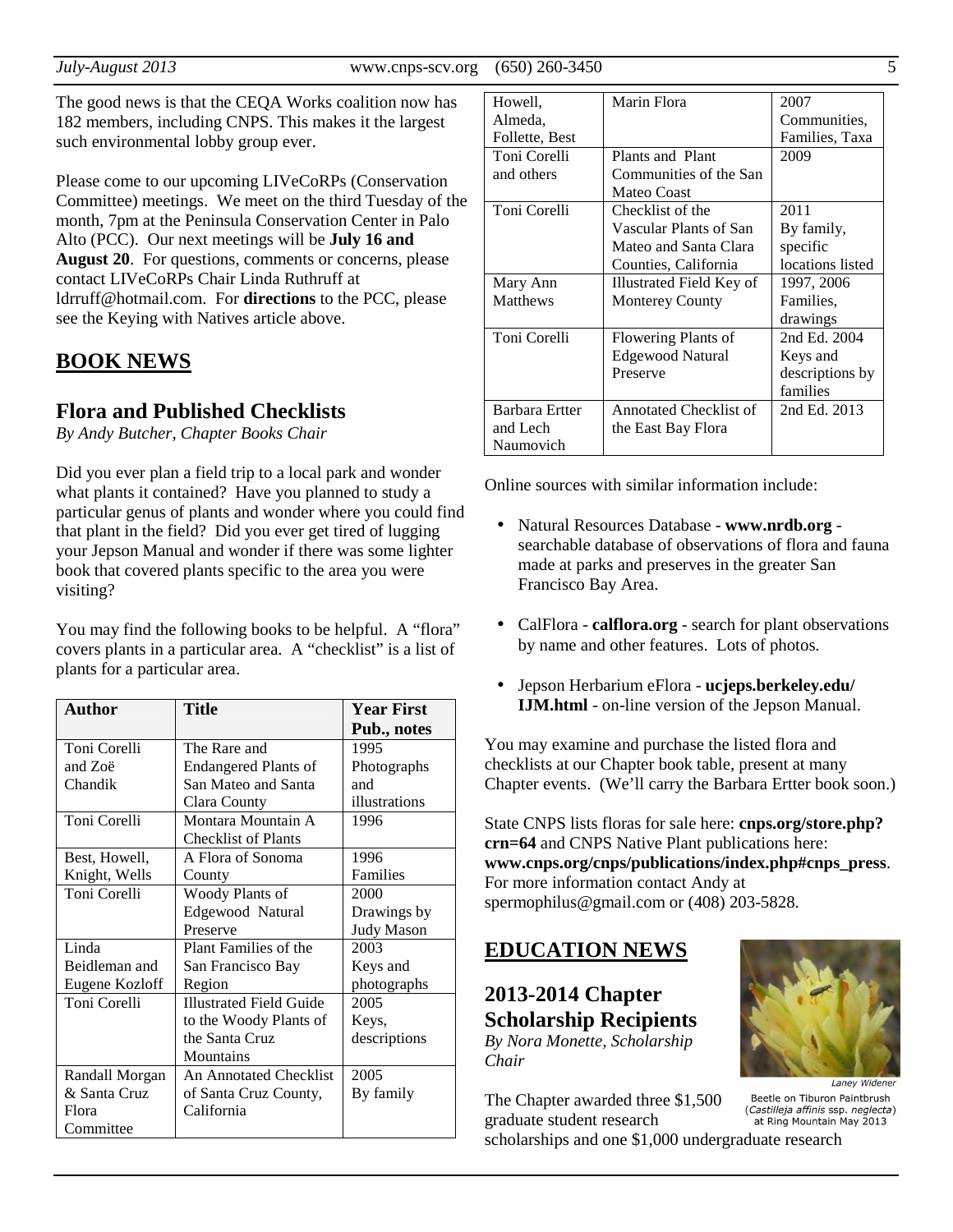scholarship in May 2013. This is our first year awarding an undergraduate scholarship and the 14th year our Chapter has supported graduate student research. Two of the graduate students, Miranda Melen and Laney Widener, were able to attend the May General Meeting to receive their awards from Vice President Madeline Morrow.

The recipients of the 2013-2014 graduate student scholarships are:

#### **Maya Hayden, University of California, Berkeley [Conservation Scholarship].**

Maya is working in the riparian ecosystem of California's Central Valley along a reach of the Sacramento River. In this area, human impacts have affected linkages between physical processes and vegetation dynamics. Her studies involve the evaluation of refugia for sustaining pioneer riparian trees in these disturbance dependent communities. A goal of her research is to develop a suite of management recommendations for conservation and restoration efforts.

#### **Miranda Melen, University of California, Santa Cruz [Conservation Scholarship].**

Miranda's studies are focused on the threatened ecosystem of the Zayante Sandhills in Santa Cruz County. Her research will assess the importance of pollinator "service" to the reproductive success of the endemic Ben Lomond wallflower (*Erysimum teretifolium*). The conservation implications of her research include helping land managers and conservation programs to better prioritize critical

Taryn will be undertaking herbarium, field and laboratory studies of the systematics of *Romanzoffia* (Boraginaceae: Hydrophylloideae) as part of a long-term research effort with oversight by Professor Bruce Baldwin and graduate student Genevieve Walden. Taryn notes the presence of plant species in this genus in the Bay Area (including San Mateo County) and that the taxonomy and genetic analyses of evolutionary relationships of this genus have not been revised for one hundred years.

The Scholarship Committee is impressed with the range and quality of research being undertaken by students working with native plants in Central California. We look forward to hearing more from the scholarship recipients in the future newsletters. Congratulations to Maya, Miranda, Laney, and Taryn!

## **RARE PLANT NEWS**

## **Tallying Up the Score**

*By Donald Mayall, Rare Plants, Santa Clara County* 

Last year our Chapter trained forty members in techniques for identifying, documenting and reporting the rare plant occurrences in our area. This spring was the time to see if this effort paid off. The results look good. We conducted surveys at fifteen locations in our two-county area and documented the presence, condition, and extent of twentyfive species, nine of which were previously unreported to

> the state Department of Fish & Wildlife or CNPS rare plant staff in

individuals took part in the surveys; fourteen had undergone our Chapter training last year. We had four professional biologists working as volunteers, two park staff, one academic botanist and

Sacramento.

Twenty-seven

activities to restore and conserve genetic diversity of this highly threatened plant community.

**Laney Widener, Northwestern University, Chicago.** Laney is studying the reproductive isolation and genetic divergence in the *Castilleja affinis*



Toni Corelli

Rockaway Headlands, San Mateo Coast, rare plant survey April 2013

subspecies complex. This complex includes *Castilleja affinis* ssp. *neglecta* (Tiburon Indian paintbrush), an endangered serpentine endemic found on Coyote Ridge in Santa Clara County. Her major professor at the Chicago Botanic Garden looks forward to the results on this high diversity complex, for which there are limited studies.

Our first undergraduate student scholarship was awarded to **Taryn Baer, University of California, Berkeley.**

several students. Three surveys were specifically requested by public agency staff. It looks like we are pushing the rare plant program forward substantially. We are generating valuable data, engaging the public, and getting buy-in from land managers.

Karen Cotter, a Chapter member and resource technician for Santa Clara County Parks, invited us to check on the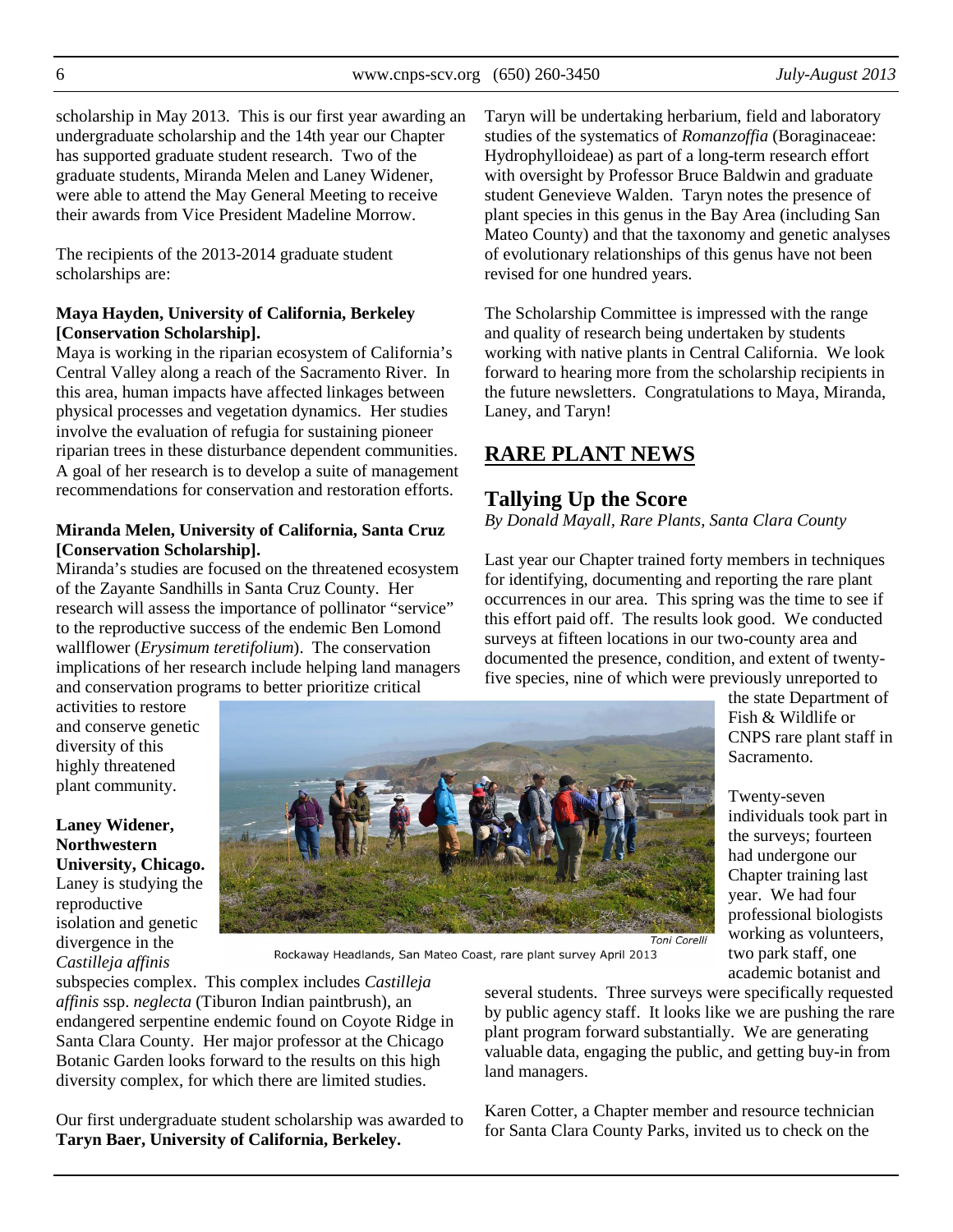conditions at the County's Motorcycle Park on Metcalf Road. Our survey crew was joined in this effort by Justen Whittall of Santa Clara University, student Aaron Thom, and Creekside Center for Earth Studies botanist Christal Niederer. There is known to be a colony of the very rare Metcalf Canyon jewelflower, listed as endangered by the US Fish & Wildlife Service, at the motorcycle park. We found 3,000 individual plants flourishing in a meadow adjacent to trails traveled five days a week by off-road bikes. This population seems as healthy and extensive as in past years, doubtless due to sensitive protection efforts by County Park staff.

At the San Antonio Valley Ecological Reserve east of Mt. Hamilton, we surveyed two populations of the San Benito pentachaeta, not previously documented in our area. We had the enthusiastic support of the ranger at this stateowned hunting facility.

Our largest group effort took place at Rockaway Headlands on the San Mateo coast, where fifteen volunteers gathered to count the Franciscan wallflower. Information we gathered may help the state rare plant program identify a rarer sub-species of the wallflower. This event was observed and reported by UC Santa Cruz student Rina Shaik-Lesko. You can read her write-up at **outfog.com- /2013/04/18/californias-botanical-spring-fling/.** 

Editor's note: Botanist Toni Corelli conducts our rare plants training. She may be reached at corelli@coastside.net or (650) 726-0689.

# **CHAPTER SERVICE OUTINGS**

## **Habitat Restoration at Edgewood Park**

Come help remove non-native weeds from Edgewood Park and provide critical habitat for the endangered Bay checkerspot butterfly. Non-native grasses are being reduced by a rotational mowing and dethatching program and CNPS volunteers hand-pull weeds like yellow starthistle. Removing these non-native plants leaves room for native plants such as the butterfly's host plants dwarf plantain and owl's clover.

Our **9am Friday** sessions run year round; **5:30pm Wednesday** sessions continue through Daylight Savings Time. Our next **9am Saturday** sessions will be **July 20 and September 28** -- meet at the West Kiosk.

For Edgewood Weed Warrior (EWW) schedules, meeting places, and other details, visit **edgewood.thinkersrus.net**; contact Paul Heiple at (650) 854-7125 or pheiple@gmail

.com; email John Allen at jcakwa@comcast.net for Friday info; or contact EWW program chair Drew Shell at shell@corp.webtv.net for Wed/Sat information.

## **CHAPTER FIELD TRIPS**

Chapter field trips are free and generally open to the public. They are oriented to conservation, protection and enjoyment of California native plants and wildlife, and we adhere to all rules and guidelines for the lands on which we are visiting.

**In our region it is very important to be prepared for hiking on rugged and steep terrain, wide temperature ranges and rapidly changing conditions at any time of year. All participants should wear sturdy footwear and carry sufficient water, sun protection, food, clothing layers, personal first aid and other supplies you may need. If you have any questions about your ability to participate in a particular field trip, please contact the trip leader in advance.** 

**Fri-Sun Aug 9-11 Western Sierra Camping Trip**  Camping in the Sierra this summer? Save the 3-day weekend of August 9-11 for a western Sierra camping trip. As we get closer to the date we will select the location. Right now we are thinking of heading up toward the Tahoe Hwy 88/89 area, but we want to get some scouting reports before selecting a place.

If you are interested in going on a trip that weekend, contact Carolyn Dorsch at cdorsch1@aol.com or call (650) 804-6162 (eves).

The **day hike schedule** is taking a little break over the summer months. We will have activities in the next newsletter issue, so rest up for the fall hiking schedule.



Carol Mattsson

Or join docent-led hikes by our friends at MROSD (**www.openspace.org**), Santa Clara County OSA (**www.openspaceauthority.org**) and Santa Clara County Parks (**www.sccgov.org/sites/parks/Hike Here**).

**DEADLINE FOR THE NEXT** *BLAZING STAR* 

**Saturday, August 3, 2013** 

**Email: mattsson@surfpix.net Phone: (408) 255-3767**